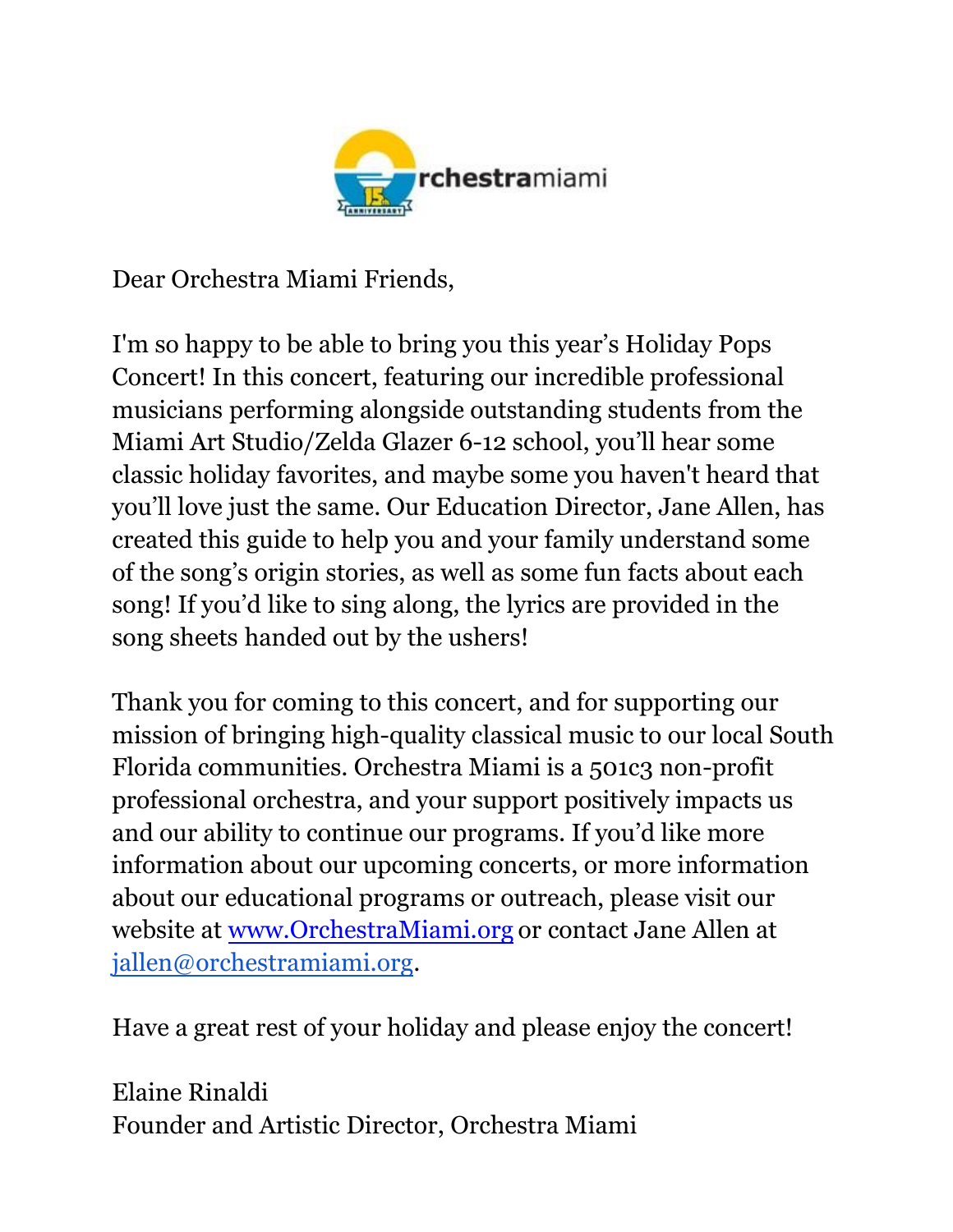

Fin Facts and Origins

#### **[It's The Most Wonderful Time of the Year](https://www.youtube.com/watch?v=AN_R4pR1hck&ab_channel=AndyWilliamsVEVO) - Andy Williams**

- ★ Written by George Wyle and Eddie Pola for Andy Williams, with a release date of October 14th, 1963.
- $\star$  George Wyle also composed the very popular TV show theme song from the 1960's called *Gilligan's Island*.
- $\star$  This song has been featured in many different movies and TV shows, including in 1992's *Home Alone 2: Lost in New York.*
- $\star$  Other artists who have covered this song are Johnny Mathis, Harry Connick Jr., Garth Brooks, Amy Grant, and more!
- ★ The only time this song entered Hot 100's Top Ten was on December 29th, 2018 when it landed on #10.

#### **Ding Dong Merrily on High - [Thoinot](https://www.youtube.com/watch?v=6J_2tKCwu7Q&ab_channel=spiritdei) Arbeau (?)**

- $\star$  The earliest version of this song dates back to 1588, making this song the second oldest in our program!
- ★ It was found in a book called *Orchesographie,* written by Thoinot Arbeau (original name is Jehan Tabourot - think about the anagram!).
- $\star$  It was not originally a holiday song, and was written as a French dance song - possibly not by Arbeau.
- ★ The lyrics of this were created 300 years after it appeared in *Orchesographie* by a priest named George Ratcliffe Woodward.
- $\star$  1588 was the height of the era called the Renaissance, which in french means "rebirth." Historians think that the invention of the printing press was part of the reason for this "rebirth"!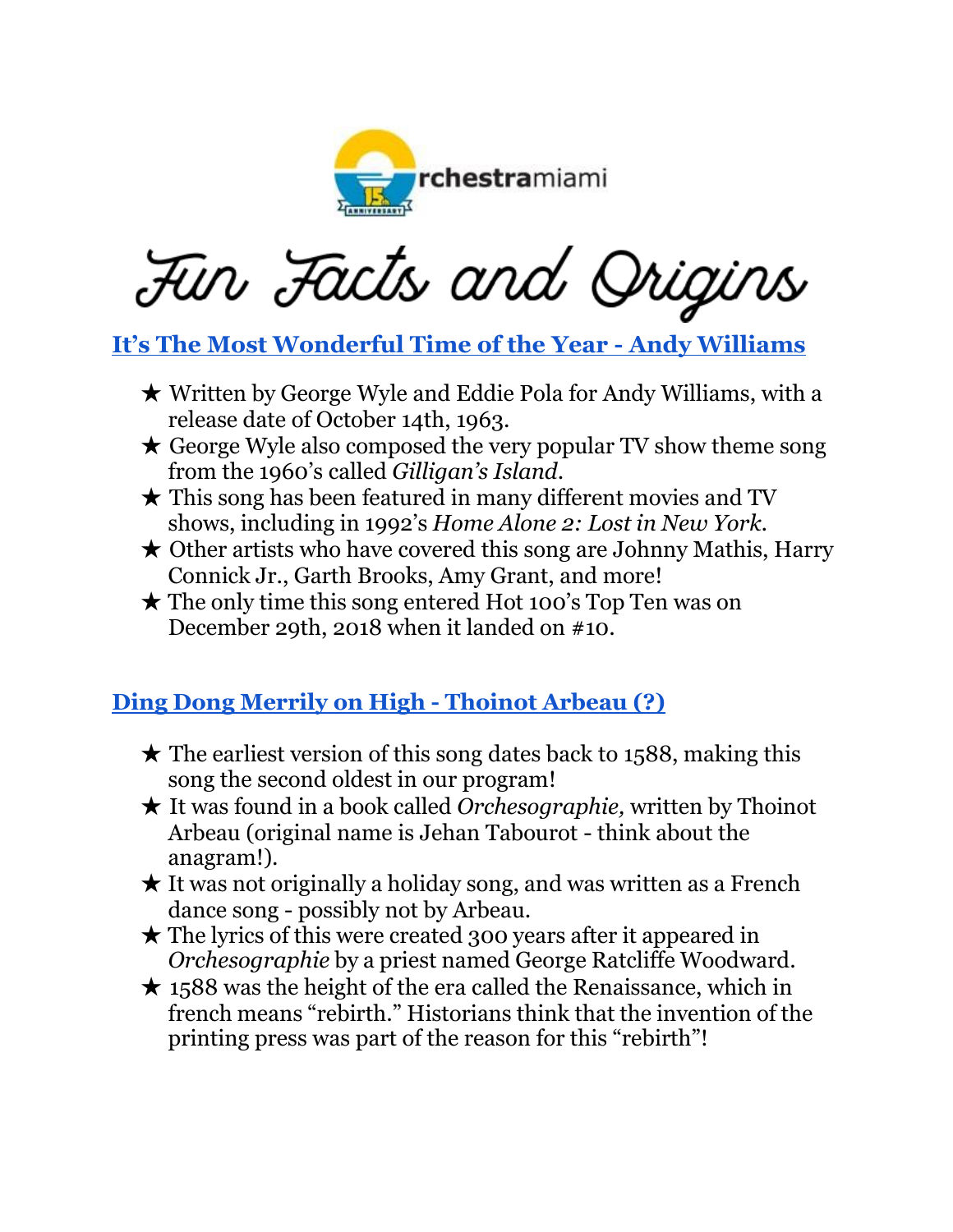

Fin Facts and Origins

#### **Joy To The World - [Isaac Watts/Lowell Mason](https://www.youtube.com/watch?v=30OaM6b48k8&ab_channel=ChristmasSongsandCarols-LovetoSing)**

- $\star$  The original text was adapted in 1791 as a Psalm from Isaac Watts' book *Psalms of David, Imitated in the Language of the New Testament*.
- ★ This poem was originally called "The Messiah's Coming and Kingdom" - not an original Christmas song.
- $\star$  In 1836, Lowell Mason wrote the tune with Watt's text and called it *Antioch and the Modern Psalmist.*
- $\star$  Mason incorrectly attributes the melody he wrote to Baroque composer George Frederich Handel's oratorio *Messiah*.
- $\star$  It is alleged that Mason actually took the melody from an old (anonymous) English version of the song, and not from Handel.

#### **["March of the Toys" from](https://www.youtube.com/watch?v=lUN78LgRfHE&ab_channel=FlashHarry621)** *Babes in Toyland* **- Victor Herbert**

- $\star$  This operetta was written in 1903, based on characters from the popular nursery rhymes *Mother Goose.*
- $\star$  The first recording of "March of the Toys" was made in 1911, more than 110 years ago!
- $\star$  Only two of the three movies made have the original song "March of the Toys." The 1997 animated movie does not feature this song.
- ★ The other *Babes in Toyland* movies are from Laurel and Hardy (1934) and Walt Disney productions (1961). During the 1950s, there were also three television adaptations played.
- $\star$  A book was written from the operetta a year after it was made, 1904.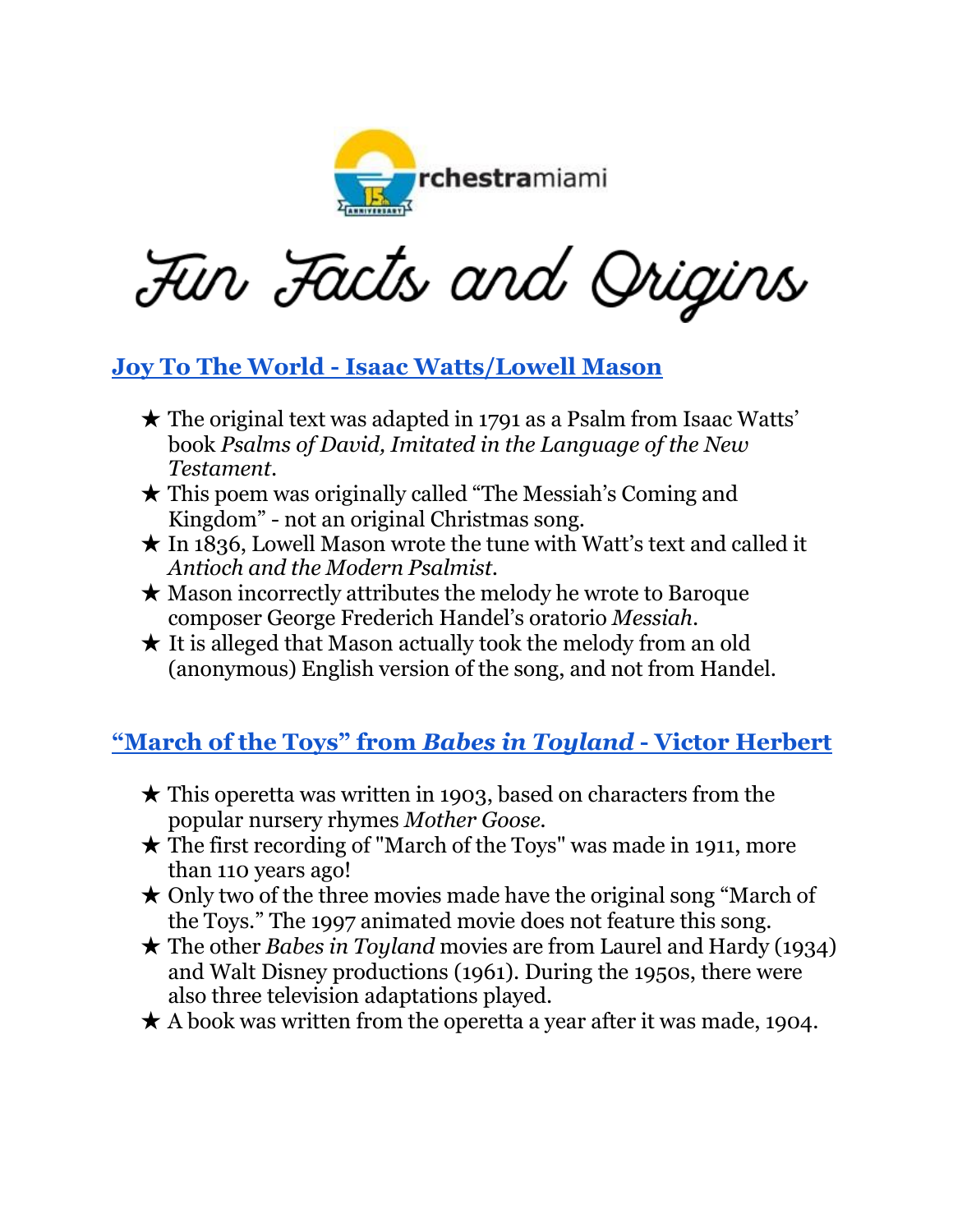

Fin Facts and Origins

#### **The Nutcracker - [Peter Ilyich Tchaikovsky](https://www.youtube.com/watch?v=_Zfd8ew4ccg&ab_channel=HalLeonardConcertBand)**

- ★ The original ballet was premiered in 1892 in St. Petersburg, Russia, and was not a huge success.
- $\star$  The book that the ballet libretto was adapted from was written by E.T.A Hoffman, a famous author. But, the adaptation is more closely related to French author Alexander Dumas' retelling of the book.
- $\star$  The general story for both the original and adaptation is that a nutcracker has come to life and befriended Clara, and she aids him in defeating the Nutcracker's enemy, the Mouse King.
- $\star$  Tchaikovsky is a well-known composer from the romantic era, where music is heavier and more dramatic. You may know the *1812 Overture, Swan Lake,* and *Romeo and Juliet Overture* by him!
- ★ *The Nutcracker* is still the most popular ballet in North America, not just for holidays!

#### **Ralph Vaughan Williams (1872 - 1958) Fun Facts!**

- ★ One of his composing mentors, Maurice Ravel, was a very famous composer in France at the time.
- $\star$  In addition to this mentorship, Vaughan Williams was a good friend of another famous composer, Gustav Holst!
- $\star$  Vaughan Williams would travel to the countryside to collect folk songs from different villages in England to preserve these oral traditions.
- ★ *Fantasia on [Christmas](https://www.youtube.com/watch?v=Ib8LUJkMEjU&ab_channel=LarryGwaltney) Carols* is part of the English folk song library, in which he credits an unknown named "Mrs. Leather" and a poet named George Herbert. It was first performed in 1912.
- ★ His ashes are buried at Westminster Abbey.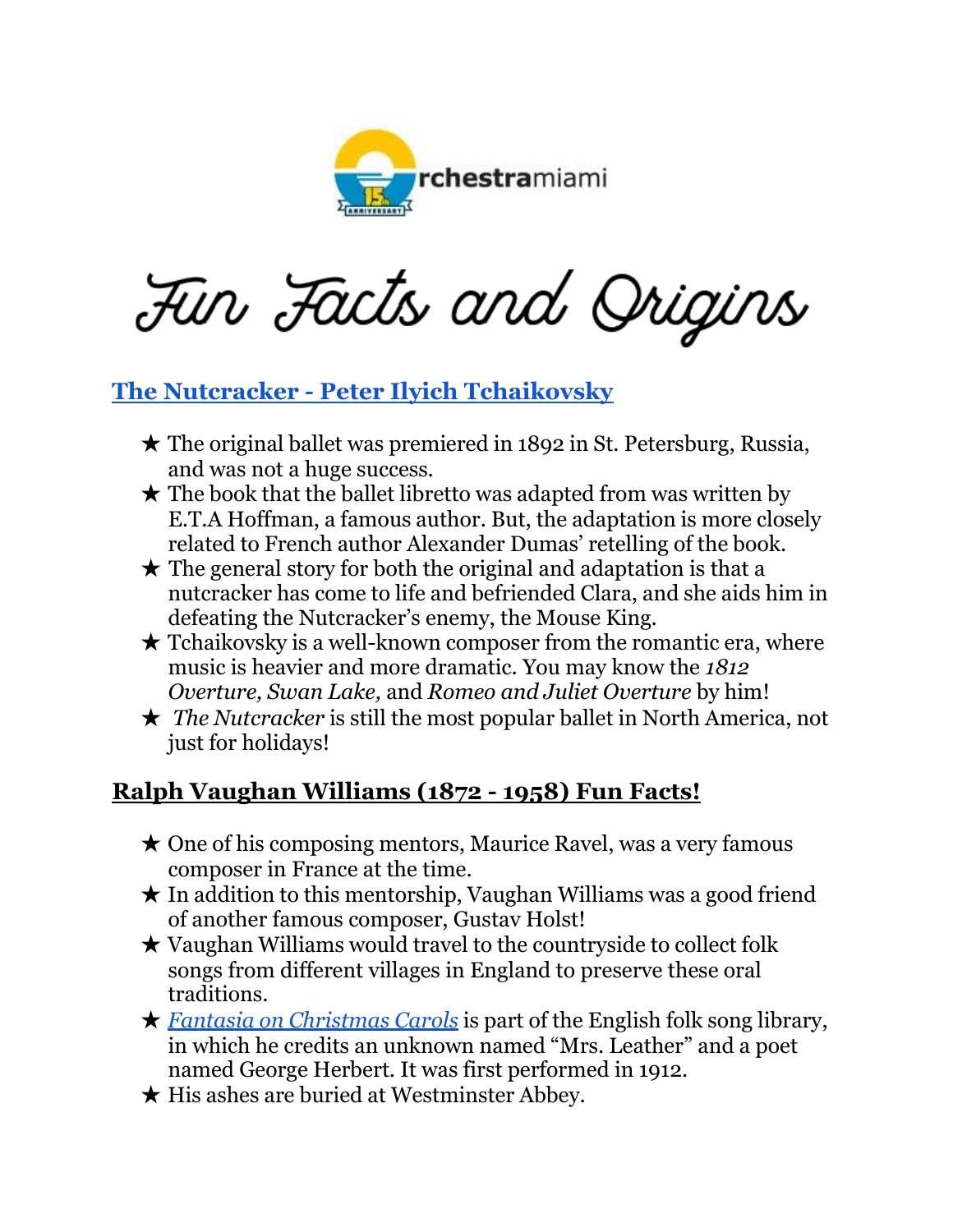

Fin Facts and Origins

#### **[Greensleeves \(What Child is This\) -](https://www.youtube.com/watch?v=tVT5ZERev40&ab_channel=TheSoundsofChristmas-Topic) Anonymous**

- $\star$  This song was written in 1584, making this the oldest song in our program!
- $\star$  There are many rumors as to who wrote this song including that King Henry VIII wrote this for Anne Boylen. Since King Henry VIII died in 1547, it is not possible.
- $\star$  There is a reference to the song in play by William Shakespeare called *The Merry Wives of Windsor.*
- ★ *Greensleeves* has had many different representations in music history; it was written as a lute song originally, then became an English dance song, and eventually showed up in a book of Christmas Carols by John Strainer in 1871.

#### *Silent Night* **- [Father Joseph Mohr/ Franz Xaver Gruber](https://www.youtube.com/watch?v=UNpiQwgStNA&ab_channel=MajestyAndGlory)**

- $\star$  The song was written in 1818, in its original language, German. The music was composed to be sung at Christmas Mass on Christmas Eve.
- $\star$  It was popularized by folk singers who brought it to Austria, Russia, and eventually the United States in 1839.
- ★ During World War I, soldiers from both sides did not fight each other the week before Christmas; they sang Christmas songs, including *Silent Night.*
- ★ Father Joseph Mohr, the composer, had his skull used as a model for a sculpture made of him, and then walled into a church in his hometown.
- $\star$  The lyrics we sing today are not the same lyrics that Father Mohr wrote!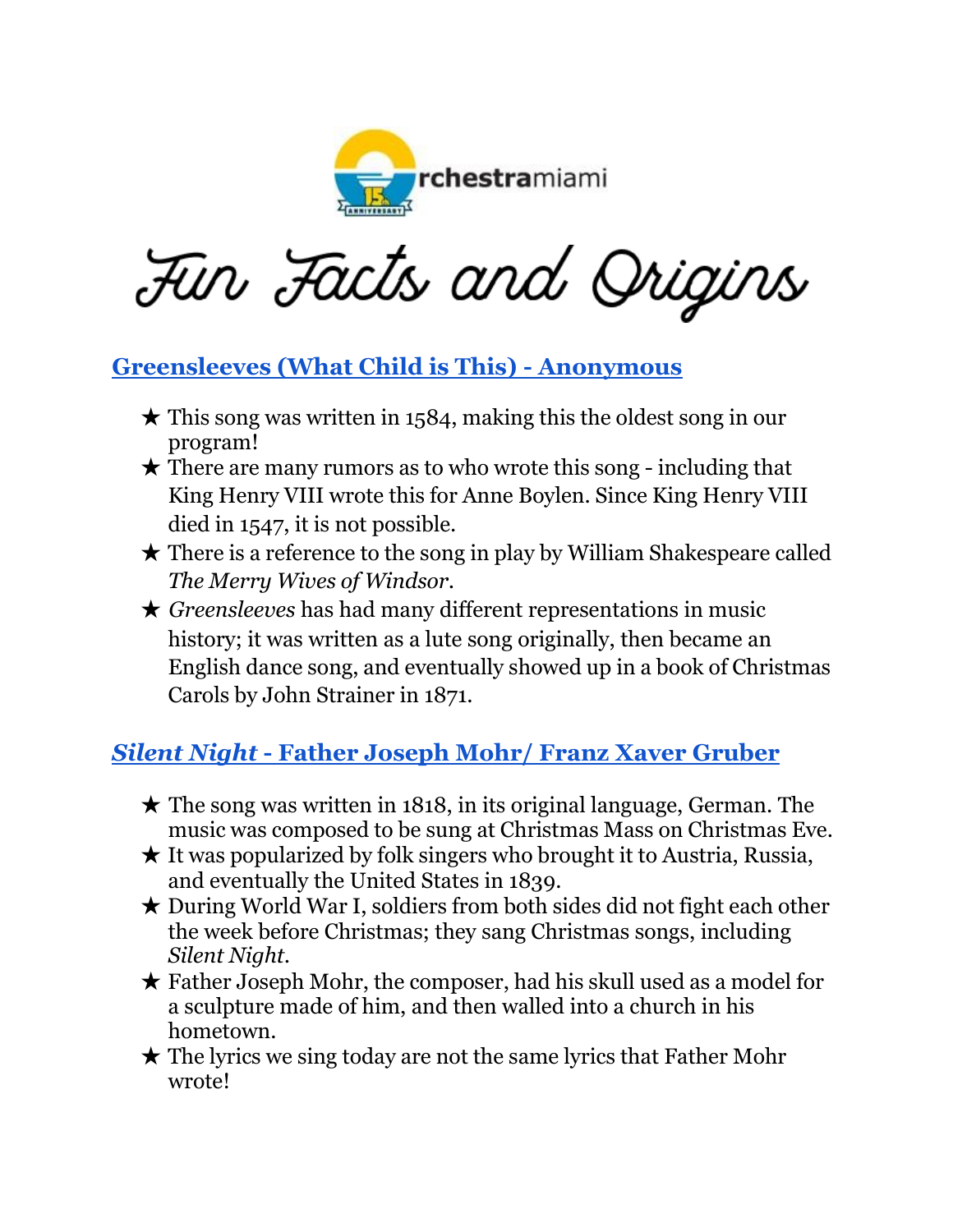

Fin Facts and Origins

#### **The Trans-Siberian Orchestra**

- ★ The name of the band, "Trans-Siberian Orchestra," is named after Trans-Siberian Railway, a train that travels from Moscow, Russia to China. This train travels all across Russia as well.
- ★ The leader of the band, Paul O'Neill, was a music producer who worked with AC/DC, Aerosmith, and more.
- ★ Though known mostly for their Christmas songs, including *[Winter](https://www.youtube.com/watch?v=mqQrrZHd2Lw&ab_channel=TransSiberianVEVO) [Palace](https://www.youtube.com/watch?v=mqQrrZHd2Lw&ab_channel=TransSiberianVEVO)* and *[Christmas](https://www.youtube.com/watch?v=MHioIlbnS_A&ab_channel=Trans-SiberianOrchestra) Eve / Sarajevo,* they also wrote an opera about classical composer Ludwig Van Beethoven called *Beethoven's Last Night.*
- $\star$  They are among the top 25 most touring bands in the world.
- ★ Some of the members of the Trans-Siberian Orchestra were in another band called Savatage from the 1980's! They played Heavy Metal music, which means there are a lot of electric guitar solos!

#### **[Rudolph the Red Nosed Reindeer -](https://www.youtube.com/watch?v=44bL90HP0Ys&ab_channel=GeneAutryVEVO) Johnny Marks**

- $\star$  The story was written in 1939 as a promotional gift for the department store Montgomery Ward by a copywriter named Robert Mays - the store distributed over 2.4 million copies that year!
- ★ This story was inspired by rhythms of the poem called *The Night Before Christmas.*
- ★ "Rudolph the Red Nosed Reindeer" was adapted into song in 1949 by Robert Mays' brother-in-law, Johnny Marks. He was a songwriter who also wrote "Rockin' Around the Christmas Tree".
- $\star$  The first person to sing this song was Gene Autry, who also sang "Peter Cottontail".
- ★ In the Thanksgiving Parade, Rudolph does not appear with Santa because Rudolph is copyrighted.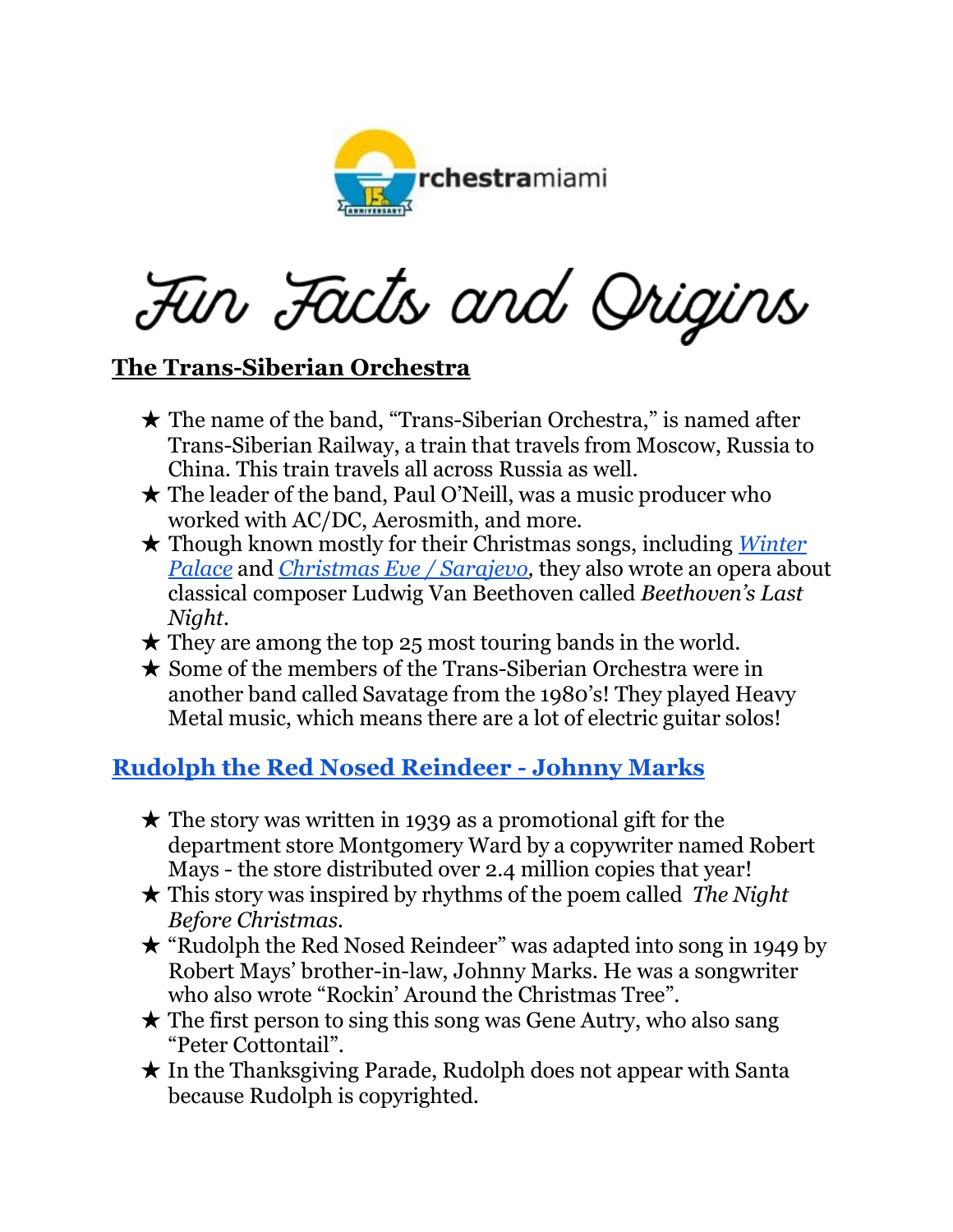



Here is the song list of the concert! This is for more fun listening before the concert:

- ★ It's the Most Wonderful Time of the Year
- ★ Ding Dong Merrily on High/ Joy to the World
- ★ March of the Toys
- ★ *The Nutcracker:*
	- Miniature Overture
	- March
	- Dance of the Sugar Plum Fairy
	- Arabian Dance
	- Chinese Dance
	- Dance of the Reed Flutes
	- Waltz of the Flowers
	- Trepak
- ★ Fantasia on Christmas Carols
	- The truth sent from above
	- Come all you worthy gentlemen
	- Sussex carol
- ★ Greensleeves
- ★ Yuletide Reel
- ★ Silent Night
- ★ Winter Palace
- ★ Christmas Eve / Sarajevo
- ★ Rudolph the Red Nosed Reindeer
- ★ A Christmas Festival: *Deck the Halls, God Rest Ye Merry Gentlemen, Good King Wenceslas, Hark the Herald, Jingle Bells*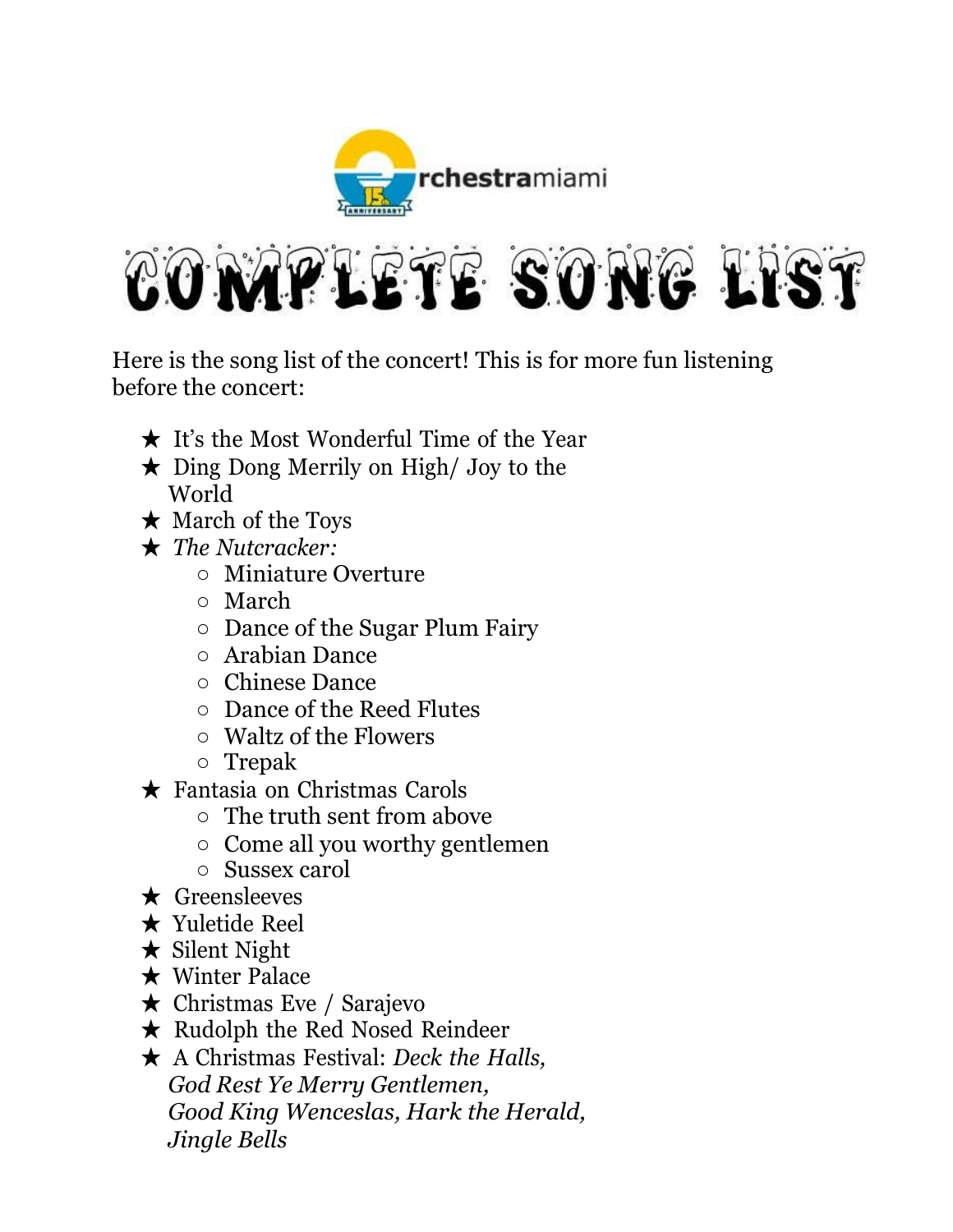

# Before the Concert - Listening Guide

Before the Concert, have some fun discussions with your friends and family about these topics:

- $\star$  Two of the songs on this list are from the Renaissance Period. What are other songs and pieces of art you recognize from this era? Hint: She's the most famous woman from the Renaissance!\*
- $\star$  Think about your favorite holiday song. Why is it your favorite song?
- ★ The song "Silent Night" is originally in the language of German. What are some other holiday songs that you know that are in another language?\*
- ★ The Trans-Siberian Train takes its passengers from one side of Russia to the other, and through China. It takes about 6 - 7 days non-stop! Would you take this train? Where would you go on a train?
- ★ Listen to *The Nutcracker Suite* by Peter Tchaikovsky. Where have you heard this music before?
- ★ Talk to your family and friends about your favorite Christmas movie. Does it include any of the songs in our program?
- ★ There are many different versions of the song "Rudolph the Red Nosed Reindeer," including "Run Run Rudolph" by Chuck Berry and the instrumental version of the song by The Ventures. Find some more versions! Which version is your favorite?\*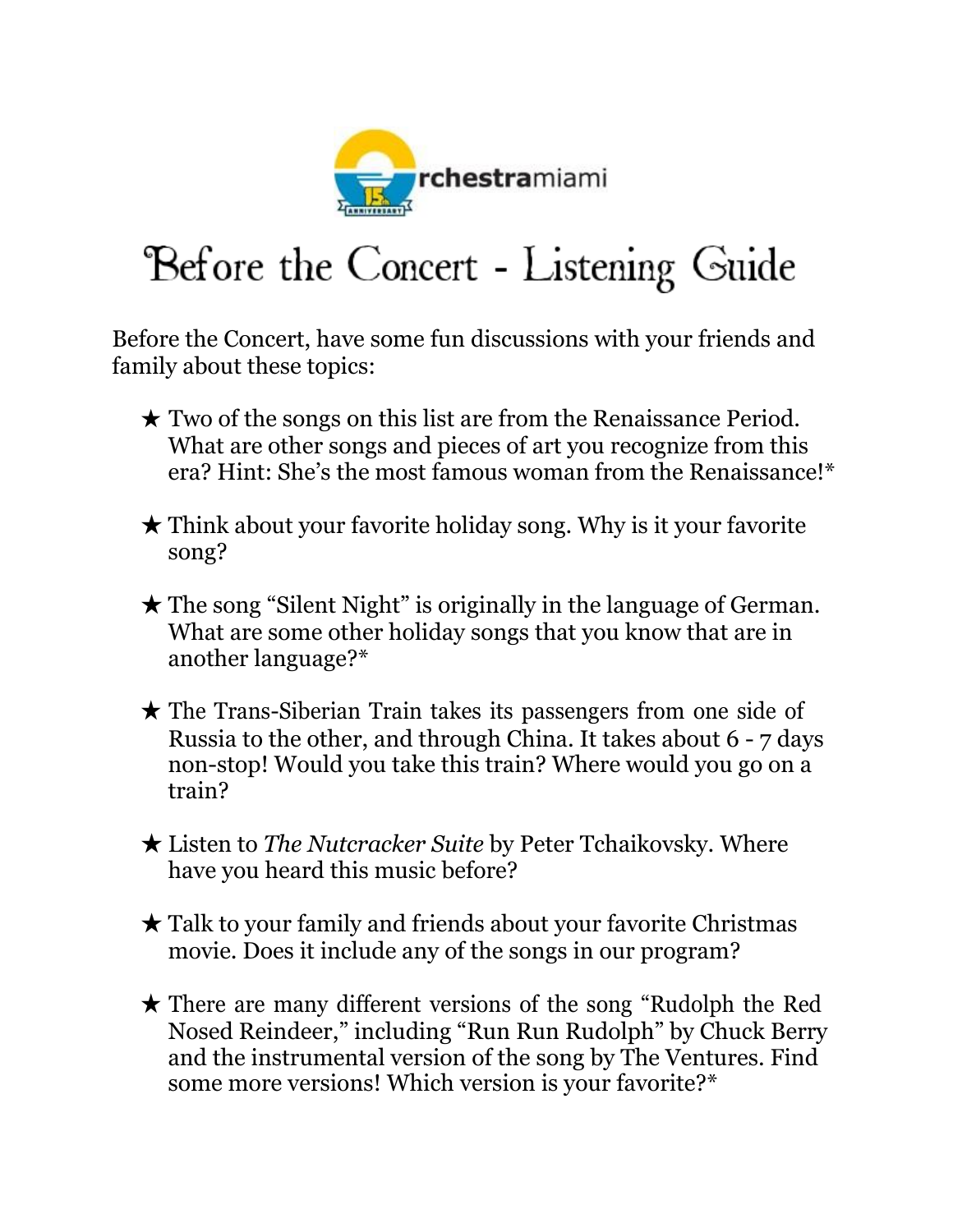

## After the Concert - Listening Guide

After the concert, talk to your friends and family about these topics:

- $\star$  Before the concert, you talked about your favorite holiday song. What was your favorite song from our program?
- $\star$  "Greensleeves" was a lute song from the 1580's. Then it was rebranded as a famous English dance song until it became a Christmas carol in 1871. What type of dance would you create for "Greensleeves"?
- ★ What are some holiday songs you'd like to hear an orchestra arrangement of?
- ★ "Dance of the Sugar Plum Fairy" from *The Nutcracker* is played on an instrument called the celesta. What are some instruments that are not common, but are in famous songs?\*
- ★ "It's the Most Wonderful Time of the Year" was written by the same composer who wrote the very famous TV Theme for *Gilligan's Island.* Find out the composers of your favorite holiday songs and what else they wrote!\*
- $\star$  If you could write a movie about this holiday season, what would it be about? Which songs from our program would you use in your movie?
- ★ And finally: Orchestra Miami wishes you and your family a very Merry Christmas, a Happy Hanukkah, a Joyous Kwanzah and a Happy New Year!